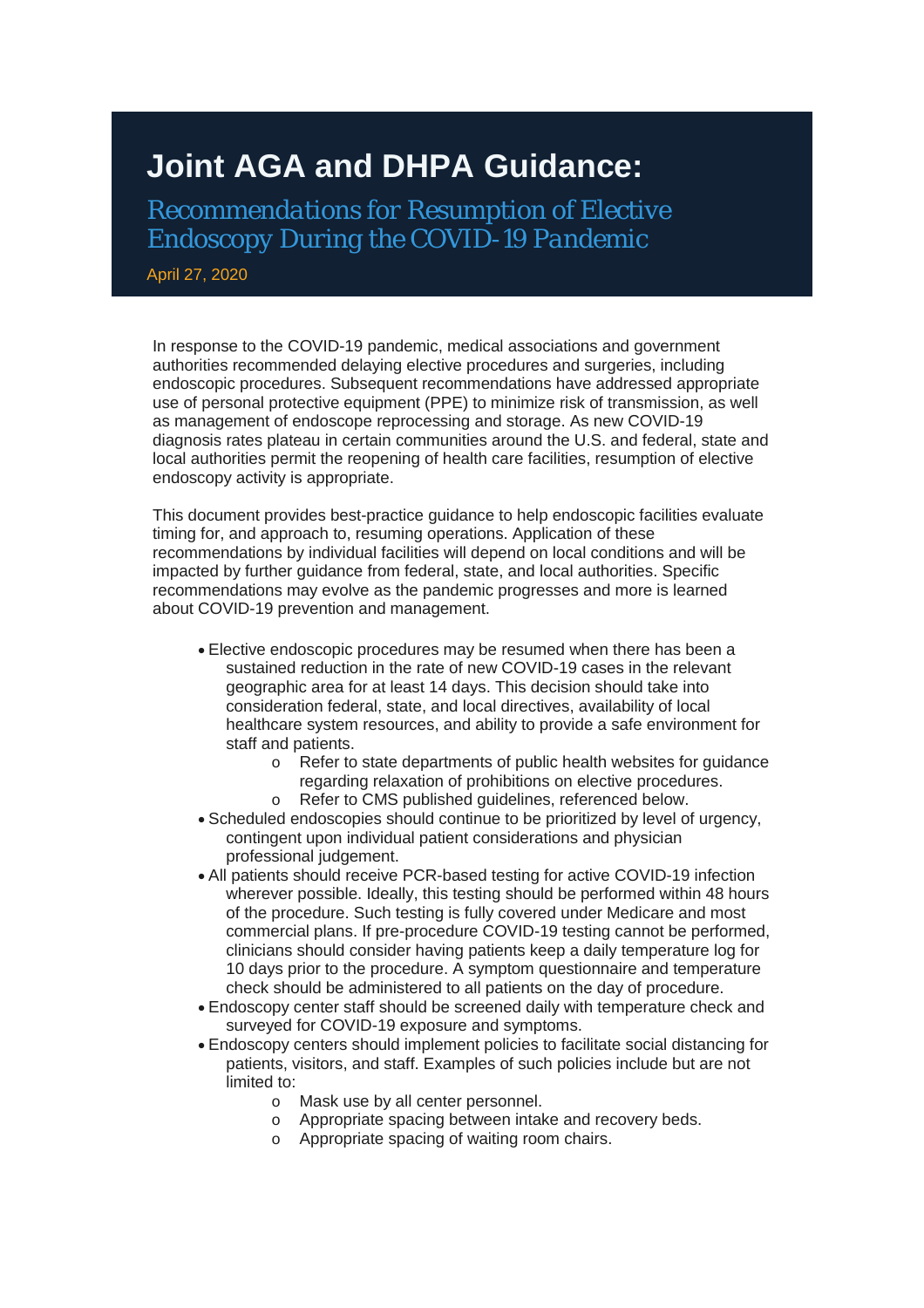- o Restricting accompanying visitors.
- o Required masks for patients and visitors.
- o Staggered procedure start times.
- o Individual workstations for center staff.
- o Organization of workflow patterns and job descriptions to minimize cross-contamination.
- Mask recommendations are based upon availability of pre-procedure PCRbased COVID-19 testing:
	- o If no test is done, all procedure room personnel should use N95 masks or equivalent.
	- o If test is positive, either postpone procedure or move to inpatient setting.
	- o If test is negative, standard surgical masks are acceptable for use by all endoscopy personnel.
	- o If no testing is available and there is no availability of N95 mask or equivalent, consider delaying resumption of endoscopic procedures until resources are available.

• Facilities should consider implementing similar PPE requirements as for urgent procedures, as previously specified in gastroenterology society [recommendations.](http://send.gastro.org/link.cfm?r=OdLuP_N-_4jAfLJ0NSVIDg%7E%7E&pe=meSav5Op08_Te2VAogVp5lqj77_vvgBrD6tsj_EErxHZvxIp87SzIsWtNZH5d6atLwwrSFRo8Qu2Xg_J4Qql6A%7E%7E&t=fR6CD8VqN8AKT2dhlG-yqw%7E%7E) PPE considerations include but are not limited to:

- o Use of shoe covers.
- o Use of scrubs for endoscopy.
- o Changing street clothes prior to entering or leaving facility.
- o Use of water-resistant gowns.
- o Double-gloving.
- o Use of surgical head coverings.
- Endoscopes may be reprocessed following standard guidelines for manual cleaning followed by high-level disinfection. Additional gastroenterology society recommendations have been previously published regarding protection of reprocessing staff,room cleaning, and restarting reprocessing equipment following facility shutdown.
- Routine endotracheal intubation of patients undergoing elective upper endoscopy is not recommended. Consider supplemental oxygen delivery by mask in order to minimize aerosolization.

## **References**

American Society of Gastrointestinal Endoscopy. Gastroenterology professional society guidance on endoscopic procedures during the COVID-19 pandemic. [https://www.asge.org/home/advanced-education-training/covid-19-asge](http://send.gastro.org/link.cfm?r=OdLuP_N-_4jAfLJ0NSVIDg%7E%7E&pe=a21bgkFxMVNQ_ImPD2-6xEnU769gN507TOeJUhvWWziMQ40I_DdU-QpKwQYQfsg-UXgzl8V3uOPZK2AbSa6XMQ%7E%7E&t=fR6CD8VqN8AKT2dhlG-yqw%7E%7E)[updates-for-members/gastroenterology-professional-society-guidance-on](http://send.gastro.org/link.cfm?r=OdLuP_N-_4jAfLJ0NSVIDg%7E%7E&pe=a21bgkFxMVNQ_ImPD2-6xEnU769gN507TOeJUhvWWziMQ40I_DdU-QpKwQYQfsg-UXgzl8V3uOPZK2AbSa6XMQ%7E%7E&t=fR6CD8VqN8AKT2dhlG-yqw%7E%7E)[endoscopic-procedures-during-the-covid-19-pandemic.](http://send.gastro.org/link.cfm?r=OdLuP_N-_4jAfLJ0NSVIDg%7E%7E&pe=a21bgkFxMVNQ_ImPD2-6xEnU769gN507TOeJUhvWWziMQ40I_DdU-QpKwQYQfsg-UXgzl8V3uOPZK2AbSa6XMQ%7E%7E&t=fR6CD8VqN8AKT2dhlG-yqw%7E%7E) Accessed April 23, 2020.

Centers for Medicare & Medicaid Services. Opening up America again: Centers for Medicare & Medicaid Services (CMS) recommendations. Reopening facilities to provide non-emergent non-COVID-19 healthcare: Phase

I. [https://www.cms.gov/newsroom/press-releases/cms-issues-recommendations-re](http://send.gastro.org/link.cfm?r=OdLuP_N-_4jAfLJ0NSVIDg%7E%7E&pe=Qj8k4bhd2cueICXvsT5ttZw7V0e2Uwc4_o_re0K_G51BdBvIHnfGo2VCIPDqcG8UrM7BM3vyF8zg1CfVDfBiig%7E%7E&t=fR6CD8VqN8AKT2dhlG-yqw%7E%7E)[open-health-care-systems-areas-low-incidence-covid-19.](http://send.gastro.org/link.cfm?r=OdLuP_N-_4jAfLJ0NSVIDg%7E%7E&pe=Qj8k4bhd2cueICXvsT5ttZw7V0e2Uwc4_o_re0K_G51BdBvIHnfGo2VCIPDqcG8UrM7BM3vyF8zg1CfVDfBiig%7E%7E&t=fR6CD8VqN8AKT2dhlG-yqw%7E%7E) Accessed April 23, 2020.

Joint gastroenterology society message: Covid-19. Use of personal protective equipment in GI endoscopy. [https://gastro.org/news/joint-gastroenterology-society](http://send.gastro.org/link.cfm?r=OdLuP_N-_4jAfLJ0NSVIDg%7E%7E&pe=H4XVNpOJL0xVEVEhcBr32ks1-WXwSN5GC3Jre4mbzBM8yoiWDn2qHKiVBCVgnJn9ejS412FXdTbcswvd6nLzBQ%7E%7E&t=fR6CD8VqN8AKT2dhlG-yqw%7E%7E)[message-covid-19-use-of-personal-protective-equipment-in-gi-endoscopy.](http://send.gastro.org/link.cfm?r=OdLuP_N-_4jAfLJ0NSVIDg%7E%7E&pe=H4XVNpOJL0xVEVEhcBr32ks1-WXwSN5GC3Jre4mbzBM8yoiWDn2qHKiVBCVgnJn9ejS412FXdTbcswvd6nLzBQ%7E%7E&t=fR6CD8VqN8AKT2dhlG-yqw%7E%7E) Access April 23, 2020..